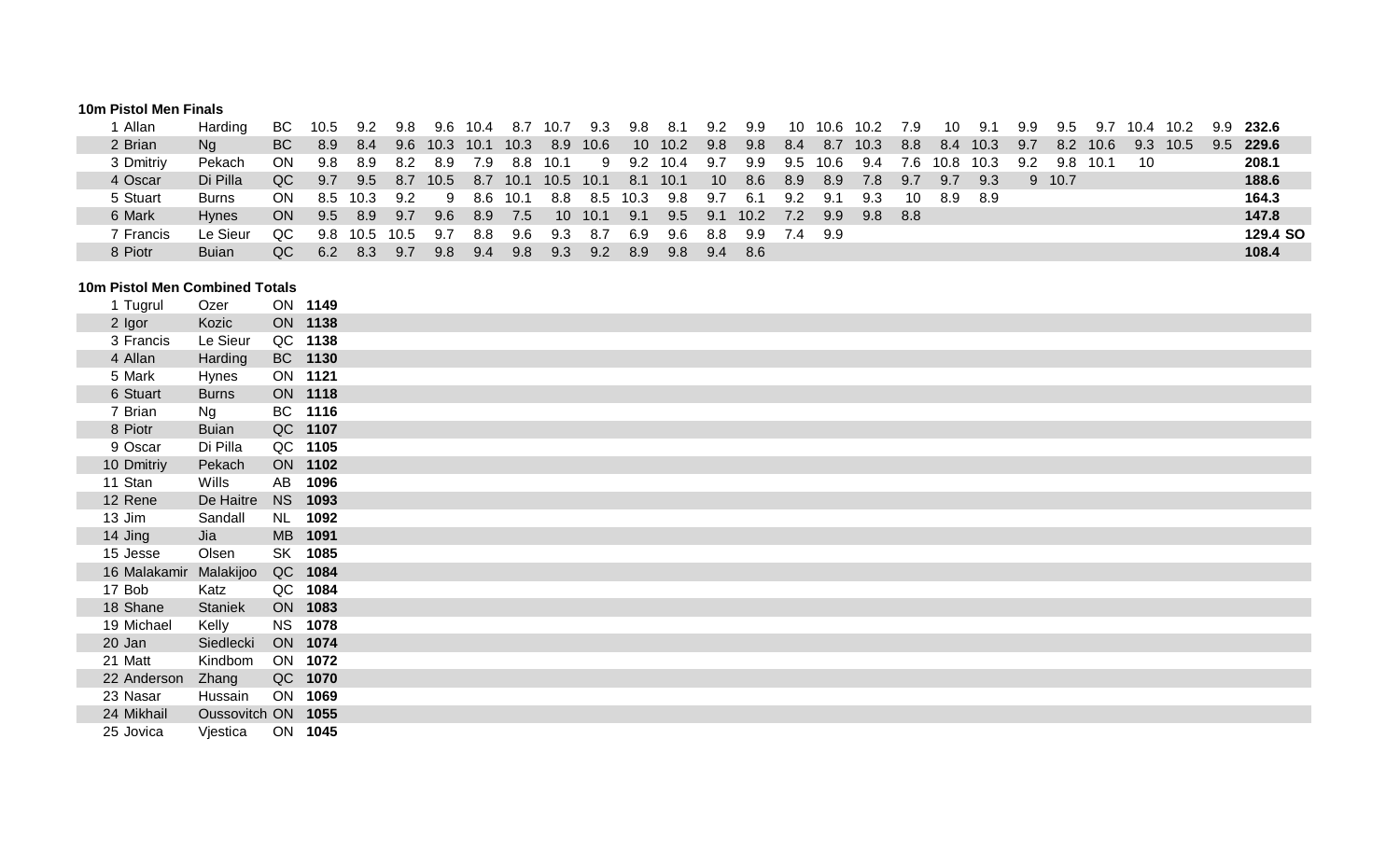| 26 Rex      | Norman       | <b>SK</b>  | 1042           |  |
|-------------|--------------|------------|----------------|--|
| 27 Seth     | Norman       | SK         | 1034           |  |
| 28 Glenn    | <b>Hicks</b> |            | <b>NS 1034</b> |  |
| 29 Bob      | Selig        |            | <b>NS 1021</b> |  |
| 30 Kim      | Campbell     | <b>NS</b>  | 1001           |  |
| 31 David    | Defoy        | QC         | 972            |  |
| 32 Maninder | Singh        | <b>IND</b> | 891            |  |

# **10m Pistol Men Day 1**

| Tugrul       | Ozer          | ON        | 95 | 93 | 94 | 97 | 95 | 99 | 573 14x |
|--------------|---------------|-----------|----|----|----|----|----|----|---------|
| 2 Francis    | Le Sieur      | QC        | 96 | 95 | 96 | 92 | 97 | 95 | 571 10x |
| 3 Igor       | Kozic         | ON        | 96 | 95 | 96 | 91 | 94 | 97 | 569 19x |
| 4 Allan      | Harding       | BC        | 94 | 96 | 96 | 93 | 95 | 93 | 567 19x |
| 5 Stuart     | <b>Burns</b>  | <b>ON</b> | 89 | 94 | 94 | 94 | 94 | 95 | 560 9x  |
| 6 Piotr      | <b>Buian</b>  | QC        | 90 | 93 | 92 | 94 | 94 | 96 | 559 10x |
| 7 Mark       | <b>Hynes</b>  | <b>ON</b> | 90 | 95 | 98 | 93 | 91 | 90 | 557 13x |
| 8 Brian      | <b>Ng</b>     | BC        | 94 | 89 | 93 | 90 | 94 | 95 | 555 7x  |
| 9 Stan       | Wills         | AB        | 90 | 91 | 93 | 94 | 92 | 93 | 553 8x  |
| 10 Dmitriy   | Pekach        | ON        | 88 | 95 | 94 | 93 | 92 | 91 | 553 7x  |
| 11 Oscar     | Di Pilla      | QC        | 91 | 86 | 91 | 95 | 93 | 92 | 548 11x |
| 12 Jing      | Jia           | <b>MB</b> | 90 | 94 | 90 | 89 | 91 | 92 | 546 8x  |
| 13 Malakamir | Malakijoo     | QC        | 90 | 91 | 88 | 91 | 89 | 93 | 542 7x  |
| 14 Shane     | Staniek       | ON        | 92 | 93 | 88 | 90 | 90 | 89 | 542 9x  |
| 15 Rene      | De Haitre     | <b>NS</b> | 89 | 84 | 93 | 92 | 92 | 91 | 541 9x  |
| 16 Jesse     | Olsen         | <b>SK</b> | 88 | 89 | 94 | 92 | 90 | 87 | 540 8x  |
| 17 Matt      | Kindbom       | ON        | 88 | 91 | 90 | 88 | 94 | 88 | 539 8x  |
| 18 Jim       | Sandall       | <b>NL</b> | 91 | 91 | 86 | 89 | 89 | 92 | 538 3x  |
| 19 Michael   | Kelly         | <b>NS</b> | 88 | 91 | 92 | 86 | 93 | 86 | 536 5x  |
| 20 Nasar     | Hussain       | ON        | 90 | 90 | 91 | 87 | 84 | 93 | 535 10x |
| 21 Bob       | Katz          | QC        | 93 | 87 | 89 | 88 | 88 | 89 | 534 6x  |
| 22 Anderson  | Zhang         | QC        | 84 | 91 | 84 | 89 | 91 | 93 | 532 9x  |
| 23 Mikhail   | Oussovitch ON |           | 84 | 86 | 87 | 93 | 88 | 93 | 531 5x  |
| 24 Jan       | Siedlecki     | ON        | 91 | 89 | 83 | 89 | 90 | 88 | 530 3x  |
| 25 Jovica    | Vjestica      | ON        | 88 | 87 | 88 | 87 | 87 | 84 | 521 4x  |
| 26 Rex       | Norman        | <b>SK</b> | 87 | 81 | 92 | 87 | 86 | 85 | 518 4x  |
| 27 Glenn     | <b>Hicks</b>  | <b>NS</b> | 87 | 81 | 82 | 89 | 90 | 84 | 513 3x  |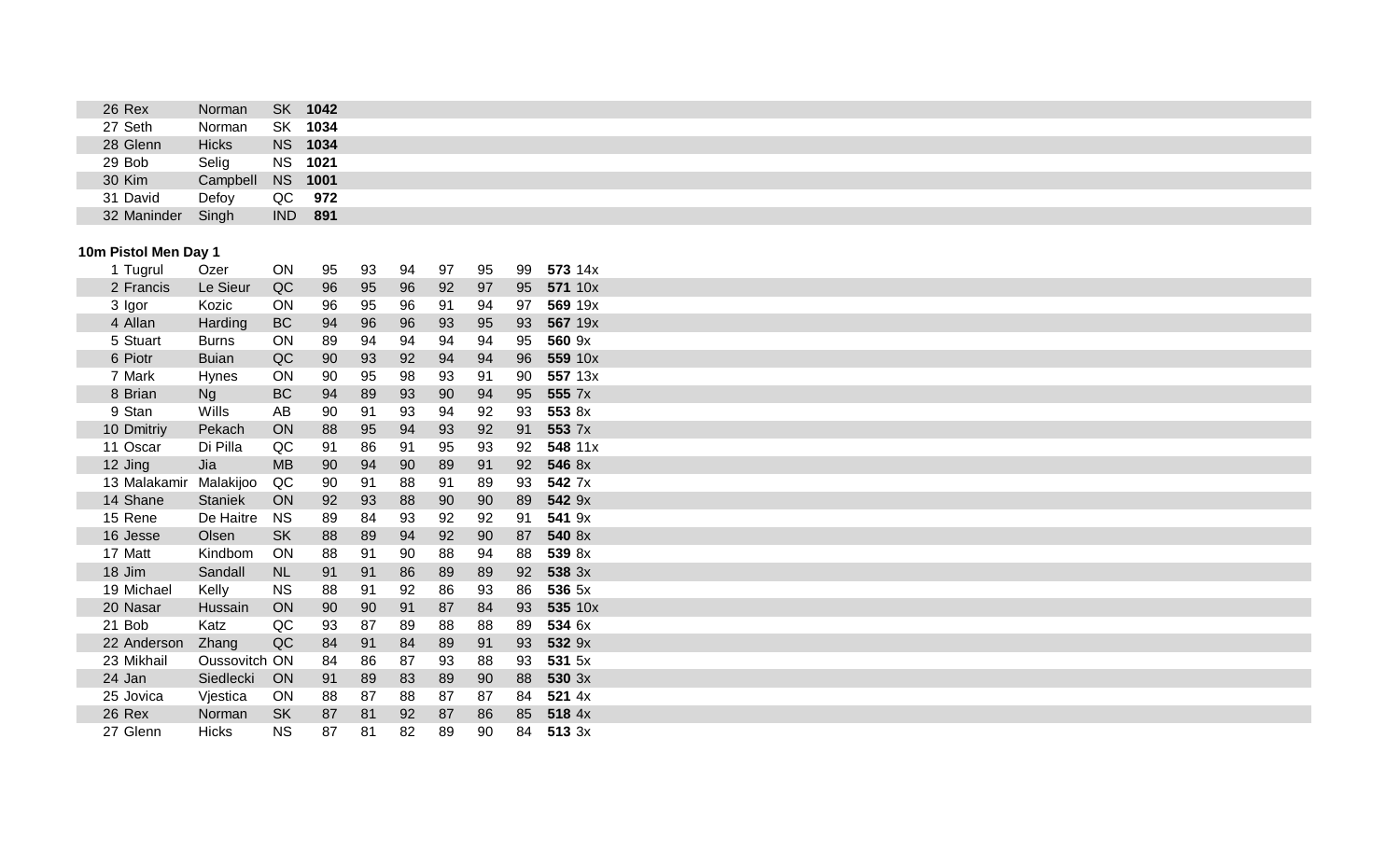| 28 Kim      | Campbell NS |            | 90  | 77 | 88 | 86 | 85 | 81              | $507$ 5x |
|-------------|-------------|------------|-----|----|----|----|----|-----------------|----------|
| 29 Seth     | Norman      | .SK        | 88  | 85 | 85 | 88 | 82 | 78              | 506 5x   |
| 30 Bob      | Selig       | <b>NS</b>  | 84  | 82 | 82 | 81 | 85 | 90 <sup>°</sup> | 504.3x   |
| 31 David    | Defoy       | QC         | -81 | 86 | 79 | 82 | 79 | -82             | 489 3x   |
| 32 Maninder | Singh       | <b>IND</b> | 92  | 96 | 99 | 45 |    |                 | 332 9x   |

# **10m Pistol Men Day 2**

| Tugrul     | Ozer                                                                                                                                 | ON                                                | 97                                     | 95                         | 96                               | 97                         | 95             | 96                                     | 576 23x  |
|------------|--------------------------------------------------------------------------------------------------------------------------------------|---------------------------------------------------|----------------------------------------|----------------------------|----------------------------------|----------------------------|----------------|----------------------------------------|----------|
| 2 Igor     | Kozic                                                                                                                                | ON                                                | 96                                     | 93                         | 95                               | 95                         | 95             | 95                                     | 569 17x  |
| 3 Francis  | Le Sieur                                                                                                                             | QC                                                | 95                                     | 96                         | 96                               | 96                         | 92             | 92                                     | 567 14x  |
| 4 Mark     | <b>Hynes</b>                                                                                                                         | ON                                                | 91                                     | 93                         | 95                               | 93                         | 96             | 96                                     | 564 13x  |
| 5 Allan    | Harding                                                                                                                              | BC                                                | 94                                     | 96                         | 94                               | 94                         | 92             | 93                                     | 563 14x  |
| 6 Brian    | <b>Ng</b>                                                                                                                            | <b>BC</b>                                         | 92                                     | 95                         | 96                               | 92                         | 95             | 91                                     | 561 9x   |
| 7 Maninder |                                                                                                                                      | <b>IND</b>                                        | 91                                     | 93                         | 92                               | 97                         | 90             | 96                                     | 559 12x  |
| 8 Stuart   | <b>Burns</b>                                                                                                                         | ON                                                | 92                                     | 98                         | 91                               | 95                         | 91             | 91                                     | 558 11x  |
| 9 Oscar    | Di Pilla                                                                                                                             | QC                                                | 92                                     | 95                         | 94                               | 92                         | 90             | 94                                     | 557 10x  |
| 10 Jim     | Sandall                                                                                                                              | <b>NL</b>                                         | 92                                     | 92                         | 91                               | 90                         | 92             | 97                                     | 554 11x  |
| 11 Rene    | De Haitre                                                                                                                            | <b>NS</b>                                         | 92                                     | 90                         | 92                               | 95                         | 92             | 91                                     | 552 8x   |
| 12 Bob     | Katz                                                                                                                                 | QC                                                | 89                                     | 94                         | 93                               | 92                         | 92             | 90                                     | 550 11x  |
| 13 Dmitriy | Pekach                                                                                                                               | ON                                                | 92                                     | 89                         | 91                               | 90                         | 95             | 92                                     | 549 6x   |
|            | <b>Buian</b>                                                                                                                         | QC                                                | 93                                     |                            | 92                               | 94                         | 91             | 92                                     | 548 7x   |
|            | Jia                                                                                                                                  | МB                                                | 86                                     | 93                         | 90                               | 91                         | 93             | 92                                     | 545 10x  |
|            | Olsen                                                                                                                                | <b>SK</b>                                         | 94                                     | 86                         | 90                               | 92                         | 91             | 92                                     | 545 7x   |
| 17 Jan     | Siedlecki                                                                                                                            | ON                                                | 90                                     | 91                         | 93                               | 91                         | 89             | 90                                     | 544 3x   |
|            | <b>Wills</b>                                                                                                                         | AB                                                | 94                                     | 89                         | 87                               | 89                         | 93             | 91                                     | 543 12x  |
| 19 Michael | Kelly                                                                                                                                | <b>NS</b>                                         | 91                                     | 92                         | 87                               | 88                         | 89             | 95                                     | 542 7x   |
|            |                                                                                                                                      |                                                   |                                        |                            |                                  | 92                         |                | 92                                     | 542 10x  |
| 21 Shane   | <b>Staniek</b>                                                                                                                       | ON                                                | 85                                     | 91                         | 90                               | 93                         |                | 89                                     | 541 7x   |
|            |                                                                                                                                      |                                                   |                                        |                            | 94                               | 93                         |                | 84                                     | 538 6x   |
| 23 Nasar   | Hussain                                                                                                                              | ON                                                | 82                                     | 90                         | 92                               | 86                         | 91             | 93                                     | 534 6x   |
|            | Kindbom                                                                                                                              | ON                                                | 88                                     |                            |                                  |                            |                | 87                                     | 533 7x   |
|            | Norman                                                                                                                               | <b>SK</b>                                         | 88                                     | 88                         | 84                               | 89                         | 87             | 92                                     | 528 4x   |
|            |                                                                                                                                      | ON                                                |                                        | 87                         |                                  | 87                         |                | 93                                     | 524 9x   |
|            |                                                                                                                                      |                                                   |                                        |                            |                                  |                            |                |                                        | 524 7x   |
|            |                                                                                                                                      |                                                   |                                        |                            |                                  |                            |                |                                        | 524 6x   |
| 29 Glenn   | <b>Hicks</b>                                                                                                                         | <b>NS</b>                                         | 85                                     | 87                         | 86                               | 84                         | 87             | 92                                     | 521 3x   |
|            | 14 Piotr<br>15 Jing<br>16 Jesse<br>18 Stan<br>20 Malakamir<br>22 Anderson<br>24 Matt<br>25 Seth<br>26 Jovica<br>27 Mikhail<br>28 Rex | Singh<br>Malakijoo<br>Zhang<br>Vjestica<br>Norman | QC<br>QC<br>Oussovitch ON<br><b>SK</b> | 90<br>89<br>86<br>81<br>91 | 86<br>89<br>93<br>93<br>88<br>90 | 89<br>89<br>85<br>93<br>91 | 95<br>90<br>87 | 90<br>93<br>85<br>81<br>86<br>86<br>85 | 86<br>80 |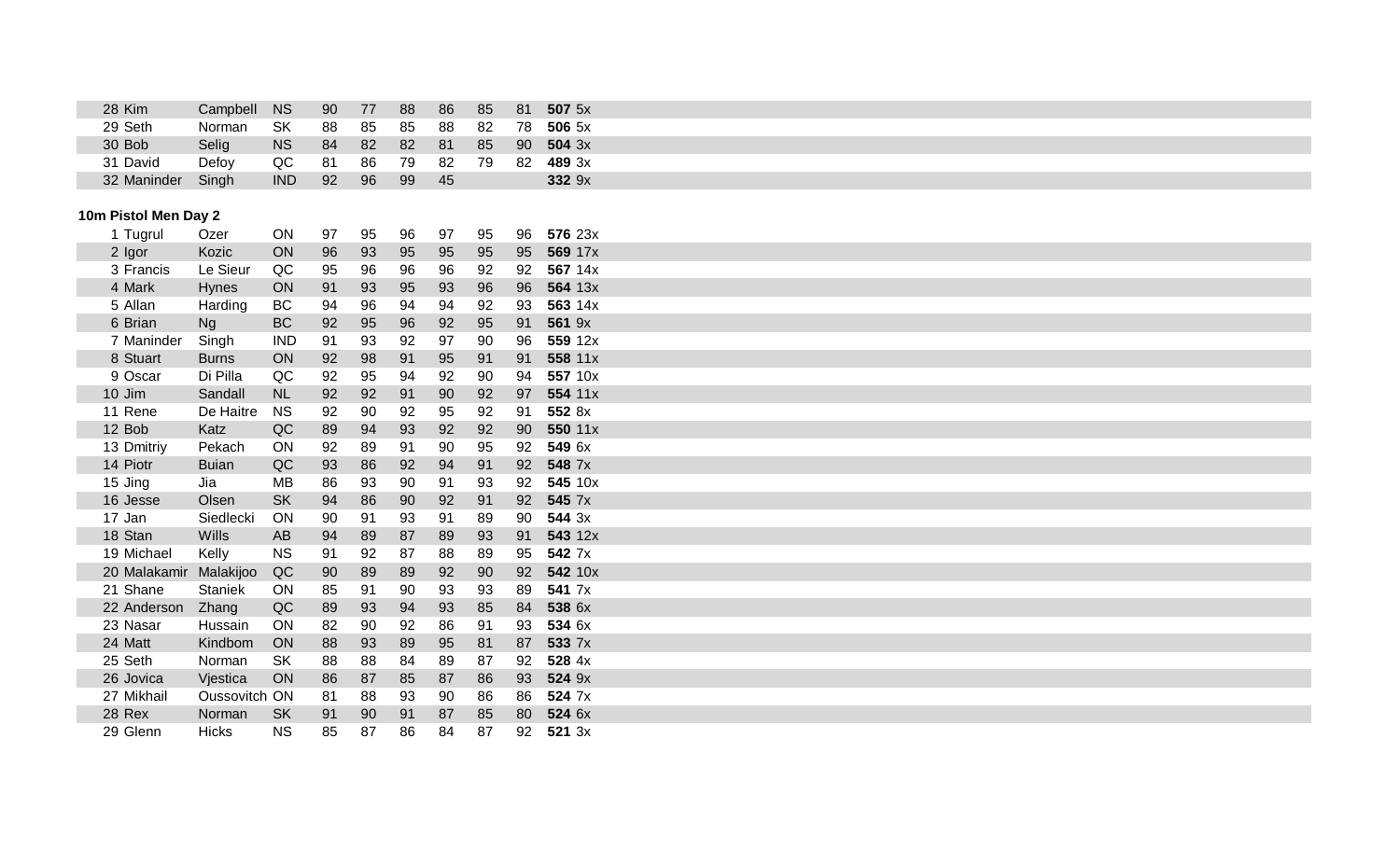| 30 Bob   | Selig                                | <b>NS</b> |  |  |  | 90 86 83 84 90 84 <b>517</b> 2x |
|----------|--------------------------------------|-----------|--|--|--|---------------------------------|
| 31 Kim   | Campbell NS 83 87 85 77 77 85 494 4x |           |  |  |  |                                 |
| 32 David | Defoy QC 80 83 77 85 82 76 483 1x    |           |  |  |  |                                 |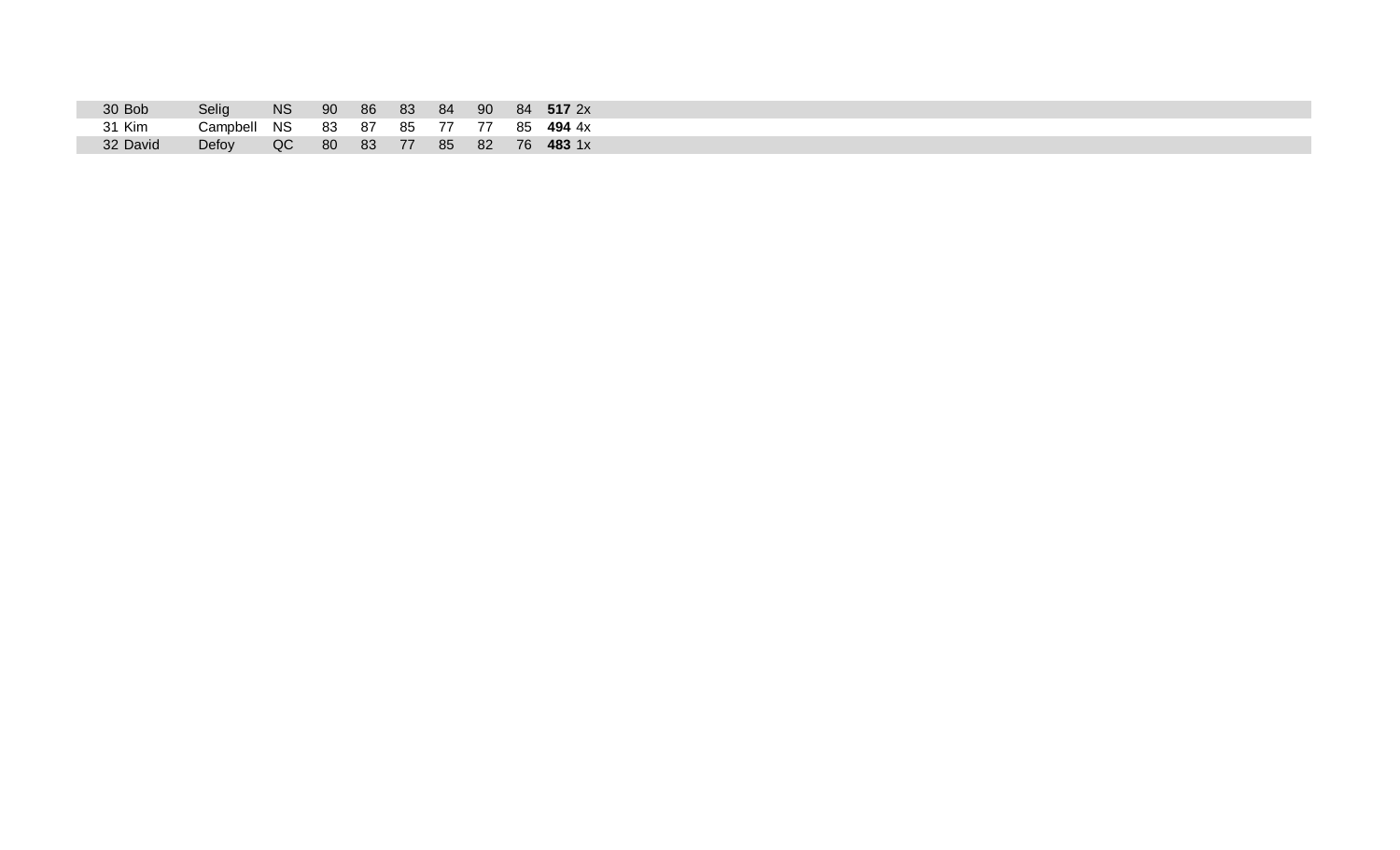#### **10m Pistol Women Finals**

| Véronique     | Houde          |     |           | QC 9.6 10.3 10.1 |      | - 10.1   | 9.2          | 9.7   |                  | 8.5 10.3 |     | 9.5 10.5          |                 |      | 10 10.4 10.6 |                             | 9 10.1 | 9.9      |           |              |             | 9.6 10.6 10.5 9.9 | 9.8 | 10   |          | 8.8 10.6 237.6 |
|---------------|----------------|-----|-----------|------------------|------|----------|--------------|-------|------------------|----------|-----|-------------------|-----------------|------|--------------|-----------------------------|--------|----------|-----------|--------------|-------------|-------------------|-----|------|----------|----------------|
| 2 Elizabeth   | Gustafson      | AB. | 10.6 10.8 |                  | 9    |          | 9.8 10.5     | 8.8   | 10.1             | 9.1      | 9.9 | 9.5               | 10 <sup>°</sup> | 9.4  |              | 9.2 9.6 10.1                |        |          | 10.7 10.3 |              | 9 10.6 10.1 |                   | 9.6 |      | 9.9 10.1 | 10.2 236.9     |
| 3 Pat         | <b>Boulav</b>  |     | ON 10.3   | -8               | 9.5  | 9.9      | 9.2          | - 8.1 | 8.3              | 8.9      |     | 8.5 10.6 9.2 10.4 |                 |      |              | 9.3 10.3 10.3 9.4 10.7 10.3 |        |          |           |              |             | 9.6 10.2 9.7      |     | - 10 |          | 210.7          |
| 4 Lea         | Wachowich      | AB. | 9.3       | 8.7              | 10.4 |          | 9.5 10.2     |       | 9.5 9.2 8.8 10.4 |          |     | 9.4               | 10 <sup>°</sup> |      |              | 9 9.1 8.8 9.5               |        |          |           | 7.7 10.5 9.9 | 9.4 10.6    |                   |     |      |          | 189.9          |
| 5 Yanka       | Vasileva       | OC. | - 9       | 96               | 8.4  |          | 9.5 9.3 10.1 |       | 10.1             | 9.7      | 8.5 | 9.3               | 9.6             | 9.6  |              | 8.6 10.3                    |        | 9.2 10.2 |           | 10 9.4       |             |                   |     |      |          | 170.4          |
| 6 Kim         | <b>Britton</b> | AB. | 9.3       | 9.3              | 7.8  | 8.9      | 9.4          |       | 9.2 9.3 8.9 10.9 |          |     | 9.7 10.5          |                 |      |              | 9 9.8 9.3 9.6 9.5           |        |          |           |              |             |                   |     |      |          | 150.4          |
| 7 Lori        | Kranenburg     |     |           | ON 9.4 10.6      |      | 7.6 10.1 | 9.5          | 9.3   | 8                |          |     | 9.5 10.1 9.1      |                 |      | 9.8 9.3 9.5  |                             |        |          |           |              |             |                   |     |      |          | 128.8          |
| 8 Audrey-Anne | Le Sieur       | QC  | 9.2       | 8.7              | 10.2 | 8.3      | 9.9          |       | 9.5 10.4         | 7.5      | 9.2 |                   | 9.6 7.1         | -8.6 |              |                             |        |          |           |              |             |                   |     |      |          | 108.2          |

#### **10m Pistol Women Combined Totals**

| 1 Yanka                | Vasileva       | QC 1113        |
|------------------------|----------------|----------------|
| 2 Audrey-Anne Le Sieur |                | QC 1104        |
| 3 Lori                 | Kranenburg     | <b>ON 1101</b> |
| 4 Lea                  | Wachowich      | AB 1095        |
| 5 Véronique            | Houde          | QC 1095        |
| 6 Kim                  | <b>Britton</b> | AB 1095        |
| 7 Pat                  | Boulay         | ON 1094        |
| 8 Elizabeth            | Gustafson      | AB 1086        |
| 9 Dragana              | Kornic         | ON 1074        |
| 10 Michelle            | <b>Stewart</b> | SK 1065        |
| 11 Caroline            | Dion           | QC 1031        |

## **10m Pistol Women Day 1**

| Yanka         | Vasileva       | QC        | 93 | 93 | 90 | 93 | 93 | 95  | 557 12x       |
|---------------|----------------|-----------|----|----|----|----|----|-----|---------------|
| 2 Lea         | Wachowich      | AB        | 90 | 94 | 94 | 94 | 92 | 89  | 553 11x       |
| 3 Pat         | Boulay         | ON        | 96 | 90 | 92 | 92 | 92 | 89  | 551 9x        |
| 4 Audrey-Anne | Le Sieur       | QC        | 92 | 87 | 92 | 94 | 94 | 89  | 548 7x        |
| 5 Véronique   | Houde          | QC        | 91 | 88 | 90 | 92 | 95 | -91 | 547 10x       |
| 6 Kim         | <b>Britton</b> | AB        | 89 | 89 | 89 | 91 | 93 | 95  | <b>546</b> 4x |
| 7 Lori        | Kranenburg     | <b>ON</b> | 92 | 92 | 90 | 90 | 88 | 91  | 543 6x        |
| 8 Elizabeth   | Gustafson      | AB        | 89 | 85 | 89 | 88 | 91 |     | 92 534 5x     |
| 9 Dragana     | Kornic         | ON        | 86 | 90 | 91 | 92 | 88 | 84  | 531 7x        |
| 10 Michelle   | Stewart        | <b>SK</b> | 90 | 85 | 85 | 89 | 91 | 84  | 524 7x        |
| 11 Caroline   | Dion           | QC        | 89 | 80 | 92 | 82 | 83 | 82  | 508 $2x$      |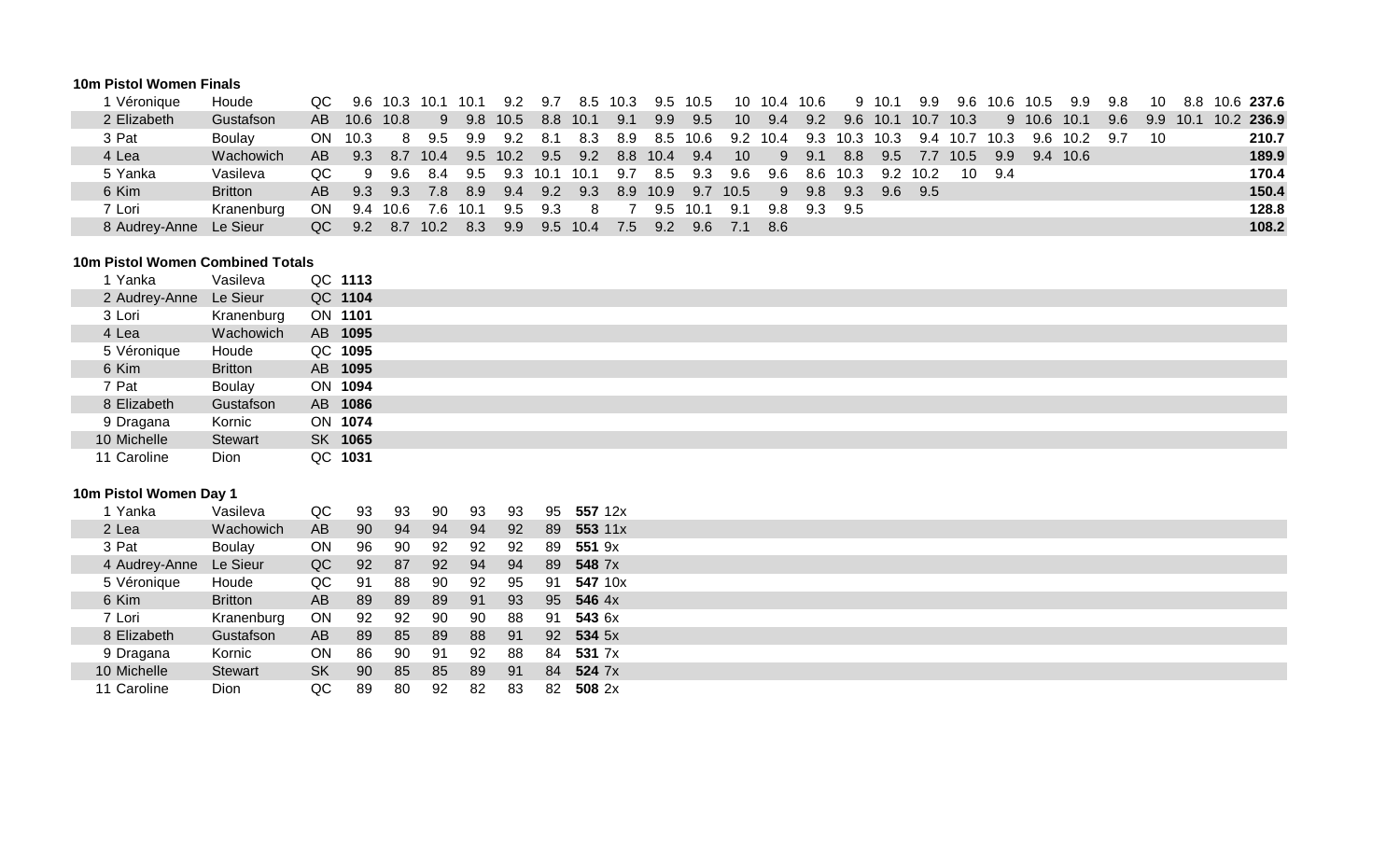# **10m Pistol Women Day 2**

| 1 Lori        | Kranenburg     | ON        | 93 | 90 | 92 | 91 | 96 | 96 | 558 9x  |
|---------------|----------------|-----------|----|----|----|----|----|----|---------|
| 2 Audrey-Anne | Le Sieur       | QC        | 95 | 91 | 95 | 90 | 91 | 94 | 556 12x |
| 3 Yanka       | Vasileva       | QC        | 92 | 92 | 91 | 96 | 94 | 91 | 556 12x |
| 4 Elizabeth   | Gustafson      | AB        | 92 | 89 | 95 | 93 | 92 | 91 | 552 12x |
| 5 Kim         | <b>Britton</b> | AB        | 89 | 95 | 92 | 89 | 91 | 93 | 549 14x |
| 6 Véronique   | Houde          | QC        | 91 | 91 | 93 | 96 | 91 | 86 | 548 9x  |
| 7 Dragana     | Kornic         | ON        | 93 | 89 | 88 | 95 | 85 | 93 | 543 11x |
| 8 Pat         | <b>Boulay</b>  | ON        | 93 | 89 | 88 | 93 | 92 | 88 | 543 3x  |
| 9 Lea         | Wachowich      | AB        | 92 | 90 | 92 | 90 | 91 | 87 | 542 12x |
| 10 Michelle   | <b>Stewart</b> | <b>SK</b> | 94 | 87 | 92 | 90 | 89 | 89 | 541 6x  |
| 11 Caroline   | Dion           | QC        | 89 | 90 | 90 | 86 | 83 | 85 | 523.3x  |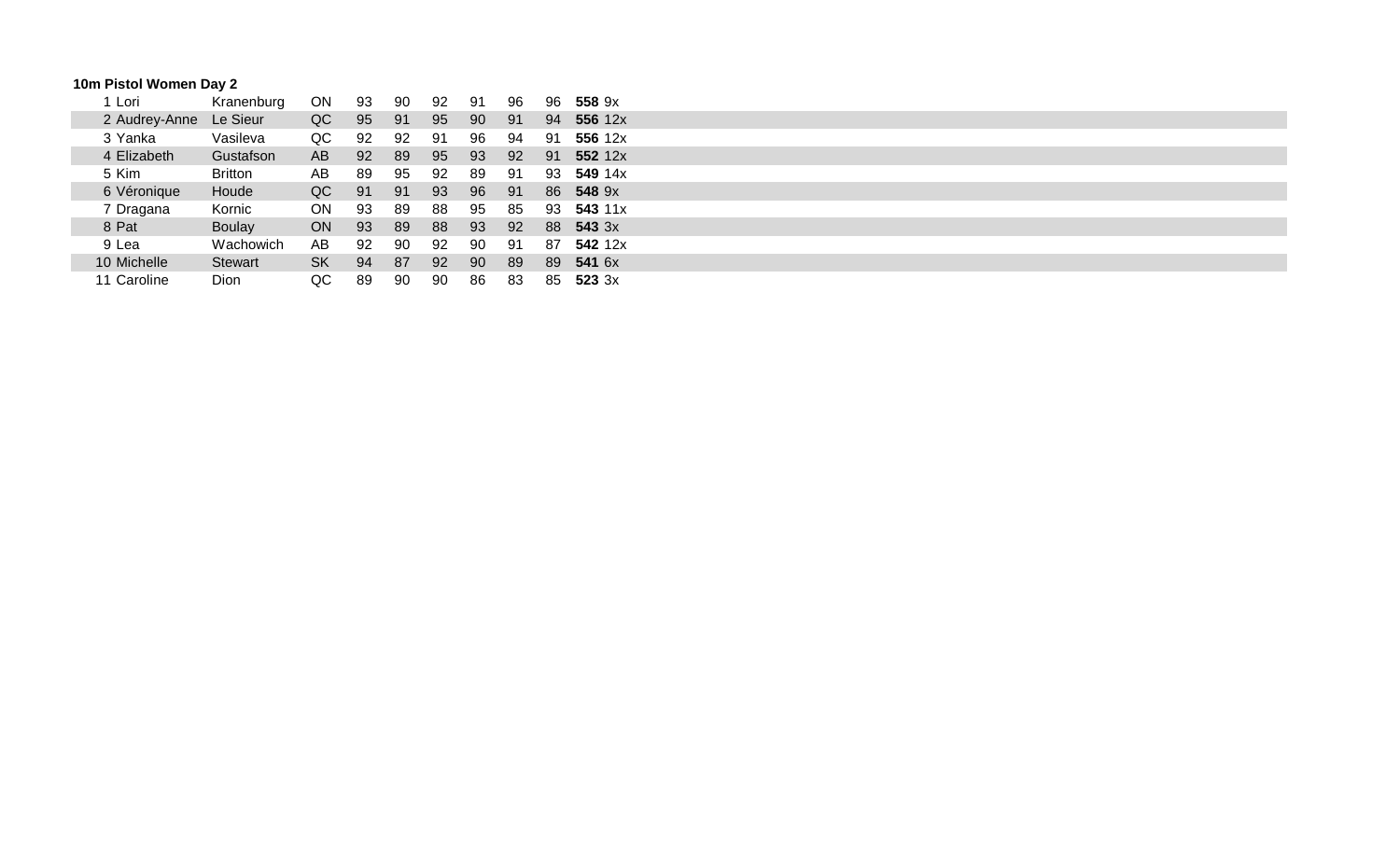#### **10m Mixed Team Pistol Finals**

| 1 Yanka and Mark        | Vasileva Yanka             | QC. | 48.3 | 48.2 | 44.7 | 19.8 | 19.1 | 19.5 | 29.6 229.2       |      |
|-------------------------|----------------------------|-----|------|------|------|------|------|------|------------------|------|
| 1 Yanka and Mark        | <b>Hynes Mark</b>          | ON  | 49.7 | 47.8 | 48.6 | 18.6 | 19.3 | 20.2 | 27.6 231.8       | -461 |
| 2 Stan doesn't do email | Wills Stan                 | AB. | 47.6 | 49.8 | 46.8 | 18.1 | 18   | 19.5 | 28.8 228.6       |      |
| 2 Stan doesn't do email | <b>Gustafson Elizabeth</b> | AB. | 47.1 | 47.4 | 47   | 20.5 | 19   | 18.7 | 27.2 226.9 455.5 |      |
| 3 ON and NS             | Kelly Michael              | NS. | 46.8 | 48.1 | 47.5 | 18.5 | 18.9 | 16.4 | 196.2            |      |
| 3 ON and NS             | Kranenburg Lori            | ΟN  | 48.1 | 46.7 | 45   | 18.6 | 16.9 | 19.2 | 194.5 390.7      |      |
| 4 Western Jazzies       | Harding Allan              | BC. | 49.4 | 49   | 46.2 | 17.2 | 17.7 |      | 179.5            |      |
| 4 Western Jazzies       | <b>Britton Kim</b>         | AΒ  | 41   | 46.1 | 47.1 | 18.1 | 20.9 |      | 173.2 352.7      |      |

## **10m Mixed Team Pistol Qualification**

| 1 Western Jazzies       | <b>Britton Kim</b>      | AВ        | 92 | 94 | 91 | 95 | 372 |     |
|-------------------------|-------------------------|-----------|----|----|----|----|-----|-----|
| 1 Western Jazzies       | Harding Allan           | BC        | 91 | 97 | 95 | 97 | 380 | 752 |
| 2 Tugrul and Dragana    | Kornic Dragana          | QC        | 92 | 96 | 87 | 90 | 365 |     |
| 2 Tugrul and Dragana    | Ozer Tugrul             | <b>ON</b> | 92 | 94 | 97 | 96 | 379 | 744 |
| 3 Stan doesn't do email | Gustafson Elizabeth     | AB        | 93 | 96 | 93 | 93 | 375 |     |
| 3 Stan doesn't do email | Wills Stan              | AB        | 92 | 94 | 88 | 93 | 367 | 742 |
| 4 Yanka and Mark        | Vasileva Yanka          | QC        | 93 | 91 | 91 | 93 | 368 |     |
| 4 Yanka and Mark        | Hynes Mark              | <b>ON</b> | 93 | 95 | 92 | 93 | 373 | 741 |
| 5 ON and NS             | Kranenburg Lori         | ΟN        | 94 | 94 | 89 | 87 | 364 |     |
| 5 ON and NS             | Kelly Michael           | NS.       | 92 | 93 | 95 | 89 | 369 | 733 |
| 6 Le Sieur              | Le Sieur Audrey-Anne    | QC        | 90 | 90 | 91 | 91 | 362 |     |
| 6 Le Sieur              | Le Sieur Francis        | QC        | 90 | 92 | 95 | 91 | 368 | 730 |
| 7 Pat and Shane         | <b>Boulay Pat</b>       | ΜВ        | 90 | 89 | 91 | 89 | 359 |     |
| 7 Pat and Shane         | <b>Staniek Shane</b>    | ΟN        | 91 | 93 | 92 | 94 | 370 | 729 |
| 8 The Loud Ones         | <b>Wachowich Lea</b>    | AB.       | 86 | 92 | 90 | 89 | 357 |     |
| 8 The Loud Ones         | <b>Burns Stuart</b>     | <b>ON</b> | 88 | 91 | 90 | 92 | 361 | 718 |
| 9 Sask Snipers          | <b>Stewart Michelle</b> | <b>SK</b> | 96 | 85 | 80 | 90 | 351 |     |
| 9 Sask Snipers          | Olsen Jesse             | <b>SK</b> | 91 | 87 | 86 | 93 | 357 | 708 |
|                         |                         |           |    |    |    |    |     |     |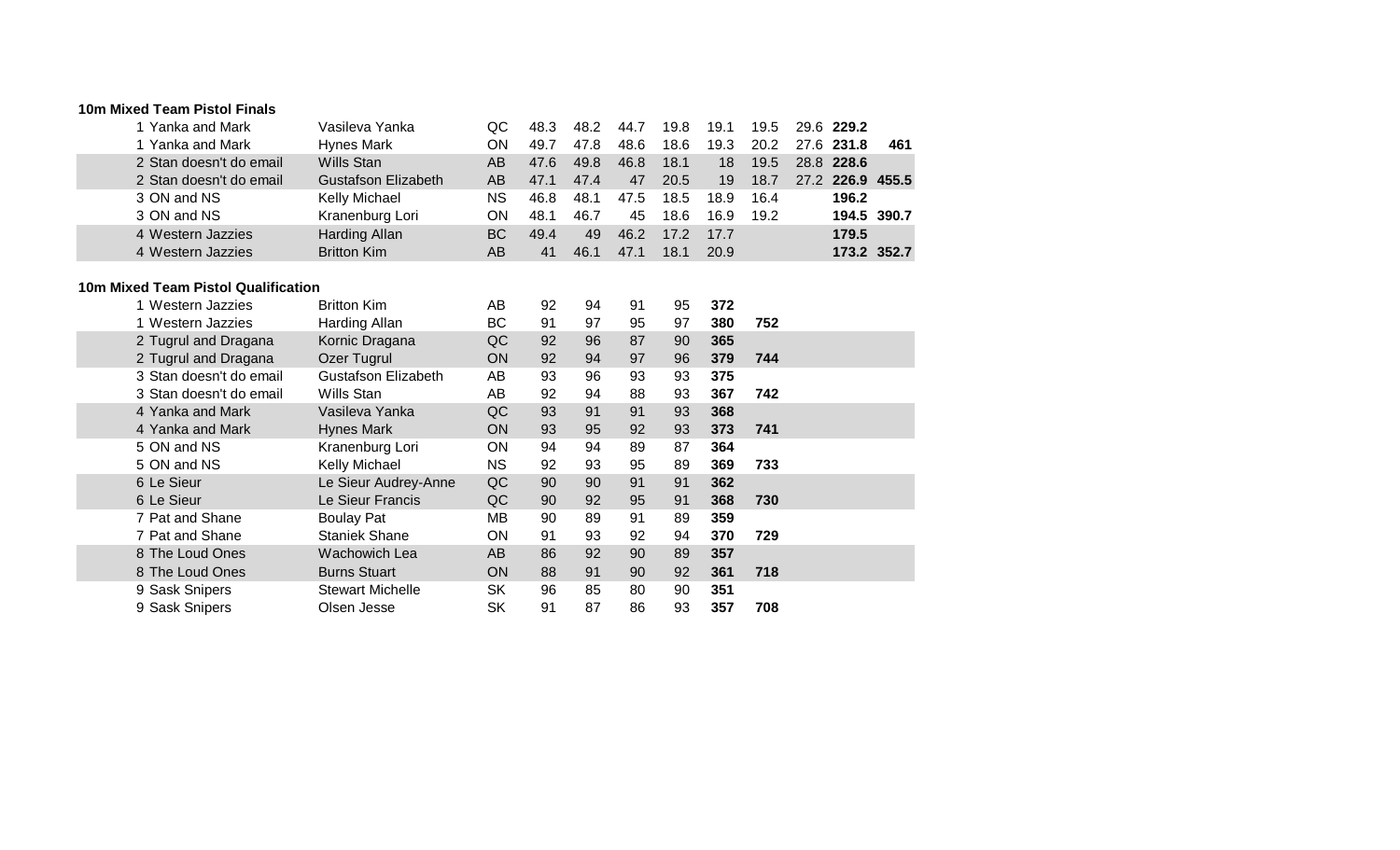# **25m Pistol Women Finals**

| 1 Elizabeth | Gustafson      | AΒ        | 3        |  |              |   |  |  | 21 |
|-------------|----------------|-----------|----------|--|--------------|---|--|--|----|
| 2 Pat       | Boulay         | ON        | $\Omega$ |  |              | 3 |  |  | 16 |
| 3 Lea       | Wachowich      | AB        |          |  |              | 0 |  |  | 14 |
| 4 Kim       | <b>Britton</b> | AB        |          |  | 0            | 4 |  |  | 12 |
| 5 Lori      | Kranenburg ON  |           | 2        |  |              |   |  |  |    |
| 6 Michelle  | <b>Stewart</b> | <b>SK</b> |          |  | <sup>0</sup> |   |  |  |    |
| 7 Dragana   | Kornic         | QC        |          |  |              |   |  |  |    |

#### **25m Pistol Women Combined Totals**

| 1 Pat       | Boulav             |      | ON 1139 |
|-------------|--------------------|------|---------|
| 2 Elizabeth | Gustafson          |      | AB 1108 |
| 3 Lea       | Wachowich AB 1097  |      |         |
| 4 Lori      | Kranenburg ON 1095 |      |         |
| 5 Michelle  | Stewart            | SK · | 1093    |
| 6 Kim       | <b>Britton</b>     |      | AB 1092 |
| 7 Dragana   | Kornic             |      | QC 1010 |

## **25m Pistol Women Day 1**

| 1 Pat       | Boulay           | OΝ        | 95 | 94 | 97 | 286 | 92 | 97 | 94 | 283 | 569 18x |
|-------------|------------------|-----------|----|----|----|-----|----|----|----|-----|---------|
| 2 Michelle  | <b>Stewart</b>   | SK        | 86 | 90 | 92 | 268 | 93 | 91 | 97 | 281 | 549 15x |
| 3 Kim       | <b>Britton</b>   | AB        | 94 | 95 | 95 | 284 | 88 | 88 | 89 | 265 | 549 10x |
| 4 Elizabeth | Gustafson        | AB        | 91 | 95 | 91 | 277 | 87 | 89 | 91 | 267 | 544 9x  |
| 5 Lori      | Kranenburg       | <b>ON</b> | 92 | 95 | 96 | 283 | 82 | 86 | 88 | 256 | 539 7x  |
| 6 Lea       | <b>Wachowich</b> | <b>AB</b> | 90 | 85 | 90 | 265 | 90 | 93 | 91 | 274 | 539 5x  |
| 7 Dragana   | Kornic           | QC        | 90 | 87 | 94 | 271 | 73 | 88 | 67 | 228 | 499 5x  |

# **25m Pistol Women Day 2**

| 1 Pat       | <b>Boulay</b>  | OΝ        | 97 | 92 | 95 | 284 | 96 | 97 | 93 | 286 | 570 9x |
|-------------|----------------|-----------|----|----|----|-----|----|----|----|-----|--------|
| 2 Elizabeth | Gustafson      | AB        | 94 | 94 | 96 | 284 | 92 | 93 | 95 | 280 | 564 9x |
| 3 Lea       | Wachowich      | AB        | 88 | 87 | 94 | 269 | 96 | 95 | 98 | 289 | 558 5x |
| 4 Lori      | Kranenburg     | <b>ON</b> | 93 | 95 | 96 | 284 | 94 | 88 | 90 | 272 | 556 8x |
| 5 Michelle  | Stewart        | SK        | 90 | 91 | 93 | 274 | 84 | 92 | 94 | 270 | 544 7x |
| 6 Kim       | <b>Britton</b> | AB        | 89 | 91 | 92 | 272 | 90 | 89 | 92 | 271 | 543 7x |
| 7 Dragana   | Kornic         | QC        | 93 | 91 | 92 | 276 | 73 | 79 | 83 | 235 | 511 5x |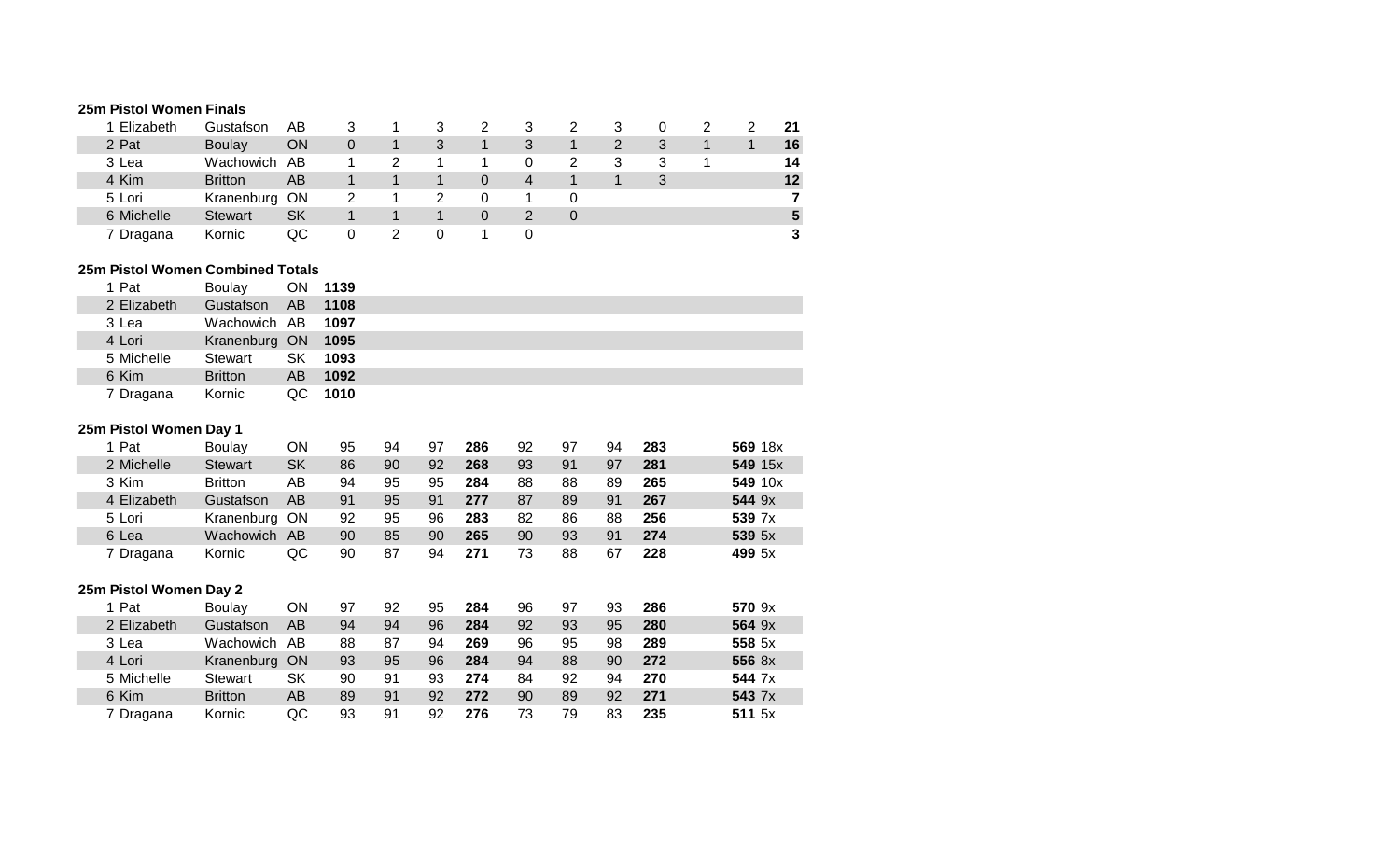## **25m Pistol Men Combined Totals**

| 1 Jim      | Sandall NL     |           | 1077    |  |
|------------|----------------|-----------|---------|--|
| 2 Rex      | Norman SK 1060 |           |         |  |
| 3 Shane    | Staniek ON     |           | 1030    |  |
| 4 Jesse    | Olsen          |           | SK 1027 |  |
| 5 Nils     | Ek             | QC        | 1023    |  |
| 6 Thomas   | Pyle           | <b>ON</b> | 1020    |  |
| 7 Stan     | Wills          | AB        | 1021    |  |
| 8 Glenn    | <b>Hicks</b>   | NS.       | 1018    |  |
| 9 Allan    | Harding BC     |           | 1000    |  |
| 10 Michael | Kelly          | <b>NS</b> | 981     |  |
| 11 Seth    | Norman SK      |           | 992     |  |
| 12 Bob     | Selig          | <b>NS</b> | 698     |  |
|            |                |           |         |  |

## **25m Pistol Men Day 1**

|  | 1 Jim                | Sandall        | <b>NL</b> | 97 | 92 | 83 | 272 | 94 | 87 | 87 | 268 | 540 10x |         |
|--|----------------------|----------------|-----------|----|----|----|-----|----|----|----|-----|---------|---------|
|  | 2 Nils               | Ek             | QC        | 93 | 91 | 89 | 273 | 91 | 92 | 84 | 267 | 540 7x  |         |
|  | 3 Rex                | Norman         | <b>SK</b> | 94 | 90 | 69 | 253 | 93 | 92 | 80 | 265 |         | 518 12x |
|  | 4 Jesse              | Olsen          | <b>SK</b> | 88 | 85 | 80 | 253 | 91 | 90 | 84 | 265 | 518 5x  |         |
|  | 5 Glenn              | <b>Hicks</b>   | <b>NS</b> | 92 | 92 | 84 | 268 | 88 | 79 | 78 | 245 | 513 5x  |         |
|  | 6 Shane              | <b>Staniek</b> | ON        | 88 | 88 | 80 | 256 | 83 | 91 | 81 | 255 | 511 6x  |         |
|  | 7 Stan               | Wills          | AB        | 92 | 88 | 66 | 246 | 97 | 85 | 82 | 264 |         | 510 10x |
|  | 8 Seth               | Norman         | <b>SK</b> | 94 | 88 | 80 | 262 | 89 | 77 | 80 | 246 | 508 8x  |         |
|  | 9 Thomas             | Pyle           | ON        | 85 | 96 | 87 | 268 | 86 | 87 | 66 | 239 | 507 3x  |         |
|  | 10 Allan             | Harding        | BC        | 91 | 88 | 76 | 255 | 89 | 92 | 67 | 248 | 503 3x  |         |
|  | 11 Michael           | Kelly          | <b>NS</b> | 79 | 93 | 80 | 252 | 91 | 86 | 65 | 242 | 494 1x  |         |
|  | 12 Bob               | Selig          | <b>NS</b> | 79 | 45 |    | 124 | 77 | 54 | 49 | 180 | 304 2x  |         |
|  |                      |                |           |    |    |    |     |    |    |    |     |         |         |
|  | 25m Pistol Men Day 2 |                |           |    |    |    |     |    |    |    |     |         |         |
|  | 1 Rex                | Norman SK      |           | 93 | 86 | 90 | 269 | 96 | 96 | 81 | 273 | 542 3x  |         |
|  | 2 Jim                | Sandall        | <b>NL</b> | 95 | 94 | 83 | 272 | 94 | 84 | 87 | 265 | 537 6x  |         |
|  | 3 Shane              | Staniek        | <b>ON</b> | 90 | 82 | 82 | 254 | 93 | 86 | 86 | 265 | 519.3x  |         |
|  | 4 Thomas             | Pyle           | ON        | 87 | 84 | 79 | 250 | 93 | 84 | 86 | 263 | 513 5x  |         |
|  | 5 Stan               | Wills          | AB        | 91 | 81 | 71 | 243 | 95 | 90 | 83 | 268 | 511 9x  |         |
|  | 6 Jesse              | Olsen          | <b>SK</b> | 92 | 86 | 76 | 254 | 92 | 91 | 72 | 255 | 509 7x  |         |
|  | 7 Glenn              | <b>Hicks</b>   | ΝS        | 89 | 90 | 72 | 251 | 92 | 86 | 76 | 254 | 5052x   |         |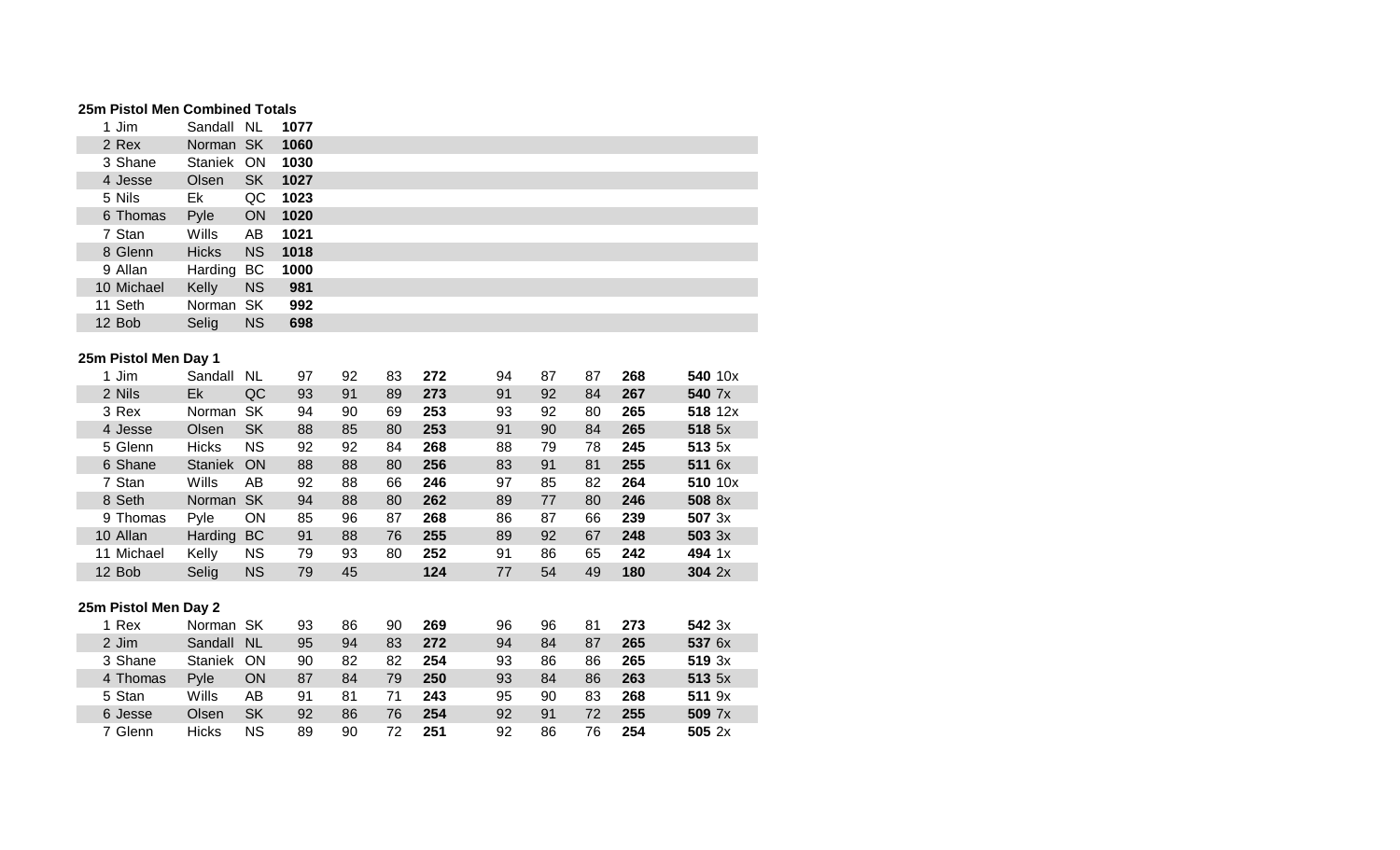| 8 Allan   | Harding BC |           | 89 | 89 | 79 | 257 | 83  | 84 | 73 | 240 | 497 $4x$ |
|-----------|------------|-----------|----|----|----|-----|-----|----|----|-----|----------|
| 9 Michael | Kelly      | <b>NS</b> | 87 | 83 | 66 | 236 | 86  | 89 | 76 | 251 | 487 0x   |
| 10 Seth   | Norman SK  |           | 91 | 85 | 63 | 239 | 94  | 83 | 68 | 245 | 484 3x   |
| 11 Nils   | Ek         | QC.       | 85 | 67 |    | 237 | 96  | 69 | 81 | 246 | 483 3x   |
| 12 Bob    | Selig      | ΝS        | 82 | 42 |    | 190 | 73. | 66 | 65 | 204 | 394.3x   |